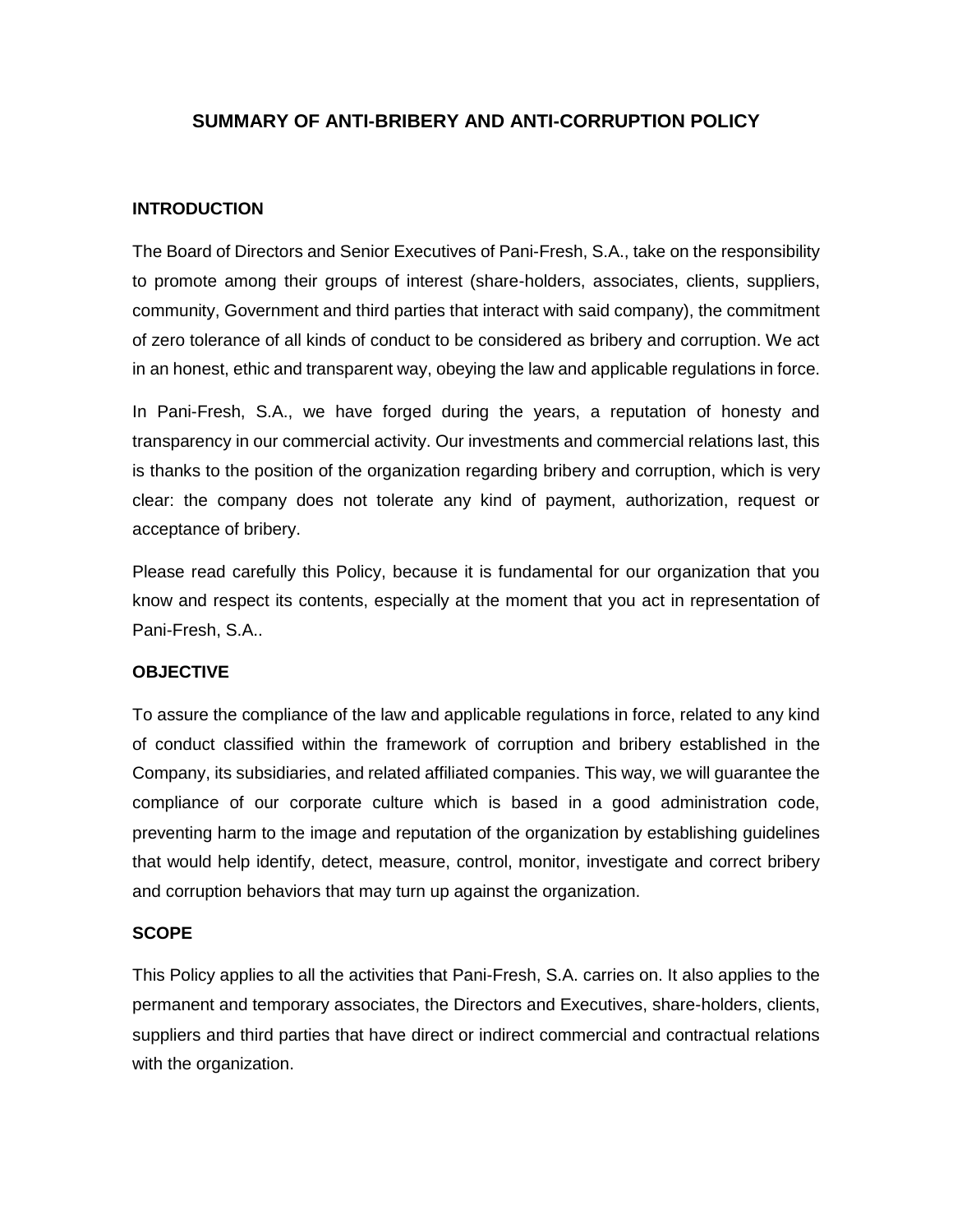According to this Policy, all the aforementioned groups must abstain from participating in any kind of bribery or corruption practice, either in a direct or indirect way.

### **DEFINITIONS**

### **Bribery:**

It is the human action to offer, give, accept, request or exchange money, valuable objects, extras, favors or gifts to an individual person or legal person either public or private, to obtain a favor or benefit, either economic or not. An act of corruption may be determined as a result of bribery.

### **Corruption:**

It is the acceptance of a bribery, violating the law and ethical principles. Corruption may be understood in any context, and it is oriented to carry on or induce the intentioned noncompliance of our good administration code, with the purpose of receiving economic or not, personal benefit or for related people.

### **Public Servant:**

It is a person who has a public service position, meaning, a person who carries on duties in a Governmental, autonomous, semi-autonomous and/or self-governing organization. We consider public servants those who work at the following institutions and its corresponding offices, knowing that this list is not limited to those institutions:

- *Banco de Guatemala;*
- Political candidates;
- *Instituto de Recreación para los Trabajadores;*
- *Instituto Guatemalteco de Seguridad Social;*
- *Instituto Técnico de Capacitación;*
- *Ministerio de Agricultura, Ganadería y Alimentación;*
- *Ministerio de Ambiente y Recursos Naturales;*
- *Ministerio de Economía;*
- *Ministerio de Educación;*
- *Ministerio de Finanzas Públicas;*
- *Ministerio de Gobernación;*
- *Ministerio de Relaciones Exteriores;*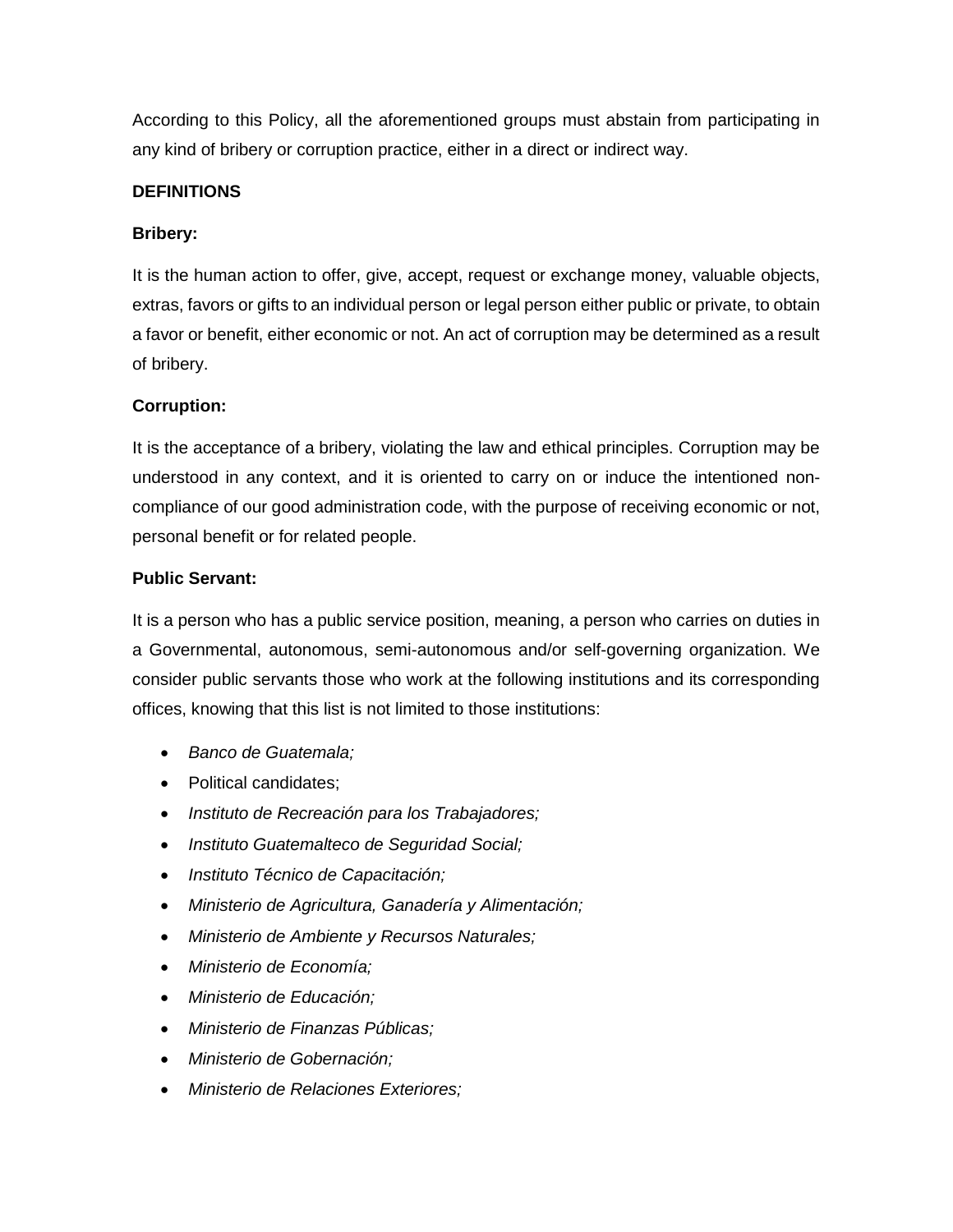- *Ministerio de Salud Pública y Asistencia Social;*
- *Ministerio de Trabajo;*
- *Municipalidades;*
- *PRONACOM;*
- *Registro de Garantías Mobiliarias;*
- *Registro General de la Propiedad;*
- *Secretaría de Seguridad Alimentaria y Nutricional;*
- *Superintendencia de Administración Tributaria;*
- *Superintendencia de Bancos;*
- *Tribunal Supremo Electoral;*

#### **Associate:**

The term "associate" makes reference to belong or to be identified with the company, so it should be understood that associate is the employee carrying out duties according to the job description which determines the scope and responsibilities of his/her position. He/she receives a salary as remuneration and the corresponding legal compensations.

#### **Interested third parties:**

They are individual or legal persons, private/public-private, who interact directly or indirectly with Pani-Fresh, S.A., among which the following can be listed but not limited to:

- *AGEXPORT;*
- *AGG;*
- *CACIF;*
- Binational chambers;
- Business chambers;
- *CENTRARSE;*
- Clients;
- International cooperation;
- *FECAEXCA;*
- Foundations;
- *FUNDESA;*
- NGO´s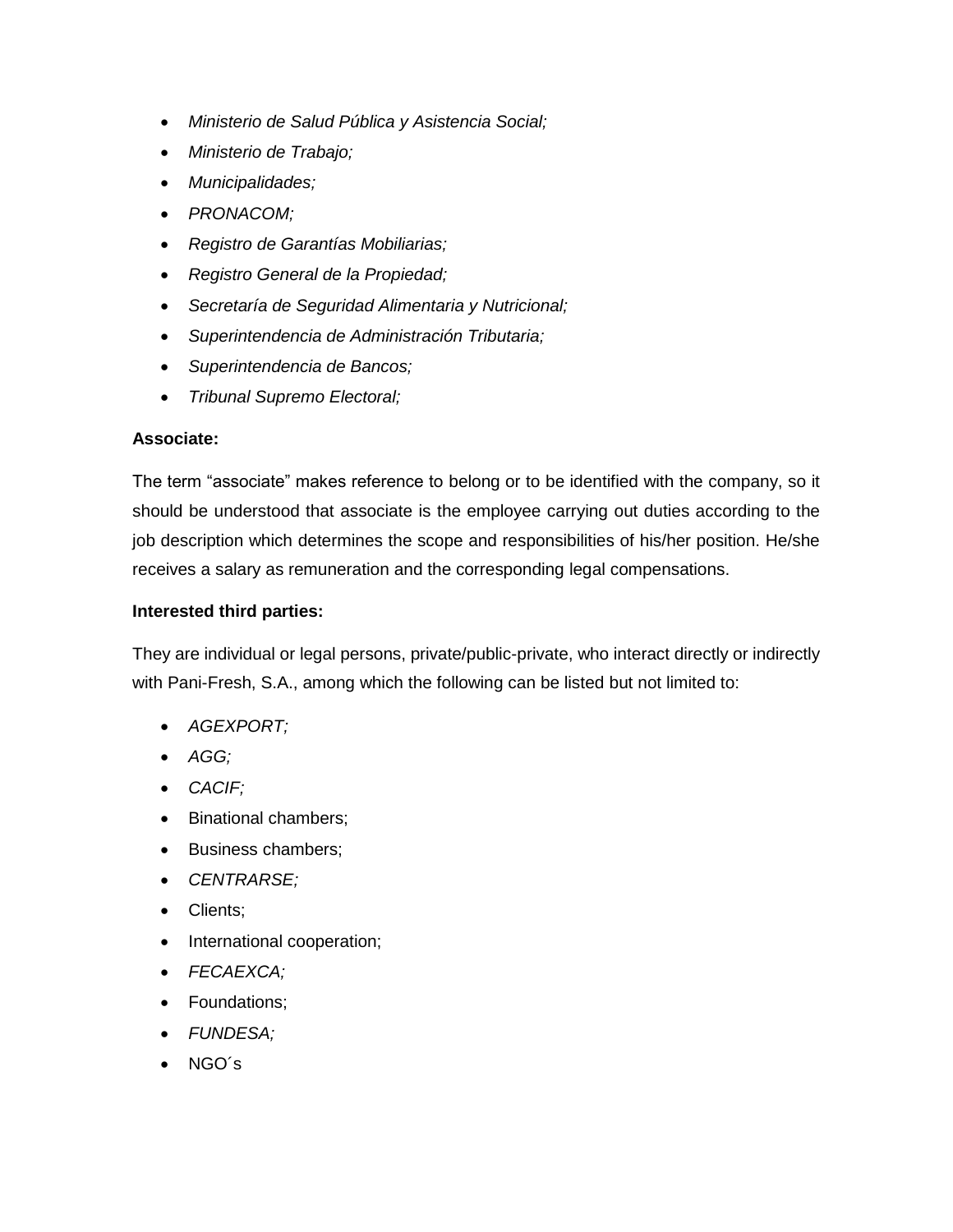• Suppliers;

## **Integration of the anti-bribery system:**

#### **Management of conduct:**

Directors, Executives and associates of Pani-Fresh, S.A. commit to:

- Never to be involved in any kind of bribery and corruption in a direct or indirect way.
- Never offer, authorize or make inappropriate payments to any person, local or foreign servant in any part of the world.
- Never try to induce third parties or local or foreign servants to act in an illegal or inappropriate way.
- Never offer or accept money in cash or by electronic/virtual means, or any other valuable thing such as gifts, bribes or commissions, trips, among others, for the purveyance of a business or awarding a contract.
- Never offer or give a present or proof of hospitality to public servants, governmental employees or representatives, to which the returning of a favor is the implied objective.
- Never accept a gift from a business partner if the returning of a favor is implied.
- Never pay to obtain a service to which he/she would normally never have access.
- Never ignore or fail to inform the identification of a sign that inappropriate payments have been made to the corresponding authorities.
- Never induce or support third parties to violate the applicable laws or regulations.

### **Presents:**

In Pani-Fresh, S.A., presents are accepted exclusively when they meet with what it is established in the following guidelines:

- Pani-Fresh gives presents to clients. Those presents are defined by Senior Management and approved by the Compliance Officer. When the list of presents is being made, it is verified that said presents do not break internal regulations of the clients or suppliers.
- Presents have significant value and are part of a program to help communities of craftsmen of the country as a part of the Corporate Social Responsibility Program.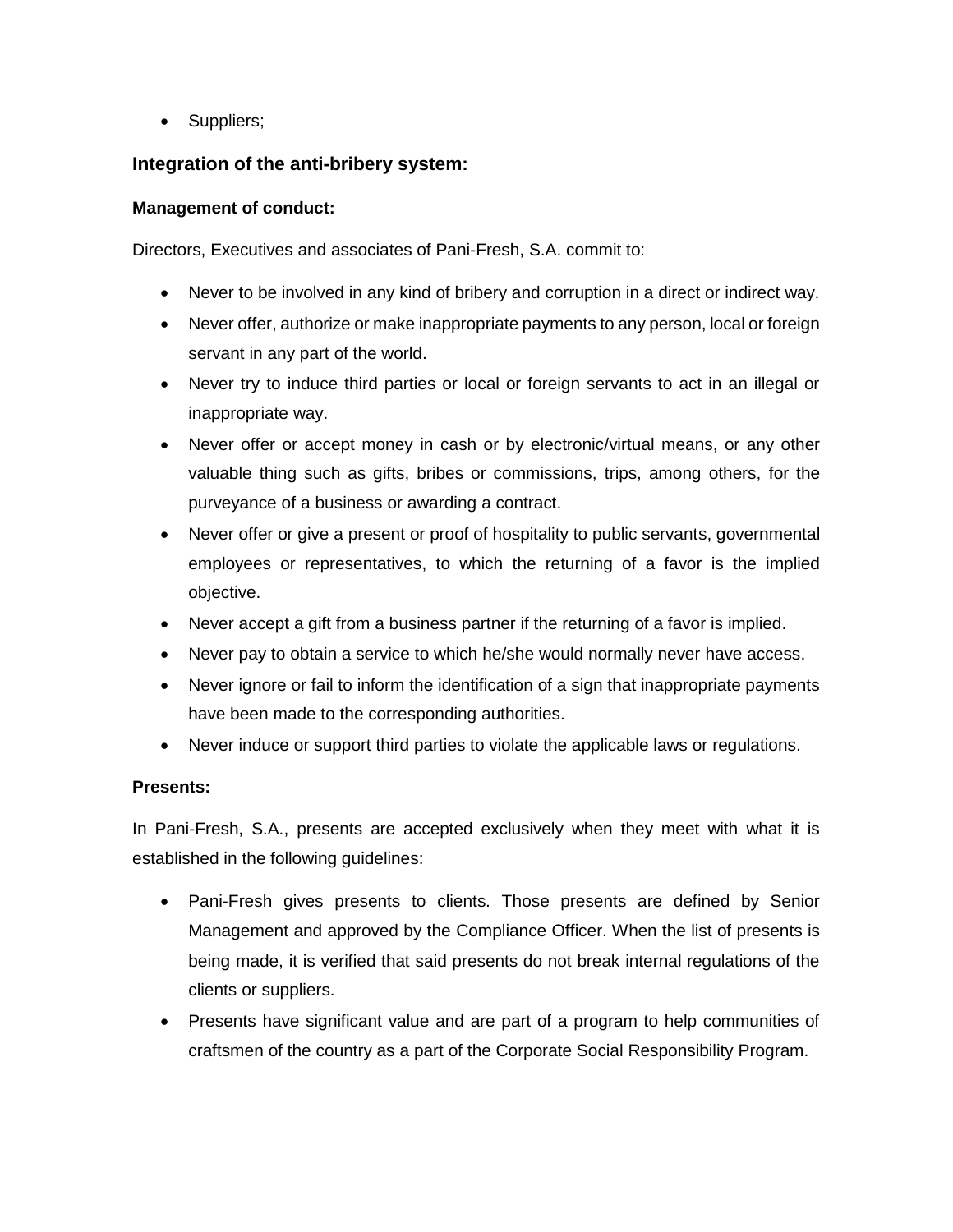- Invitations to have something to eat or others, coming from suppliers, are accepted exclusively with the previous authorization and approval of the Compliance Officer.
- Presents coming from our suppliers will be accepted and will be raffled between employees at the company´s get together at the end of the year.

## **Reports and fines:**

Any doubt about the application of this policy or of the anti-bribery and anti-corruption laws, or any suspicion of non-compliance in the present or in the future, must be submitted or communicated as follows:

### OPTION 1:

Send an e-mail to: [cumplimiento@panifresh.com.gt](mailto:cumplimiento@panifresh.com.gt)

### OPTION 2:

- 1. Go to<https://panifresh.com.gt/>
- 2. Click "CUMPLIMIENTO"
- 3. Select the group of the person you are reporting (client, supplier, associate or other).
- 4. Once the report has been submitted, it will be received by the Compliance Officer, who will handle it in an objective, secure and confidential way.
- 5. When the report is submitted, the system will issue a ticket to show the follow-up of the investigation.
- 6. The Compliance Officer will send the report to a third party to continue with the investigation of the case.
- 7. Once the results of the investigation have been received, the Compliance Officer will call the Compliance and Ethics Committee formed by the Human Resources Manager, the Manager of the involved area, a Legal Advisor, the Operations Manager, and the Communication and Culture Manager, in order to proceed to analyze the case, resolve and notify the decision.

Remember: Making a report will not generate a fine, reprisal or disciplinary measure to whom is submitting the report.